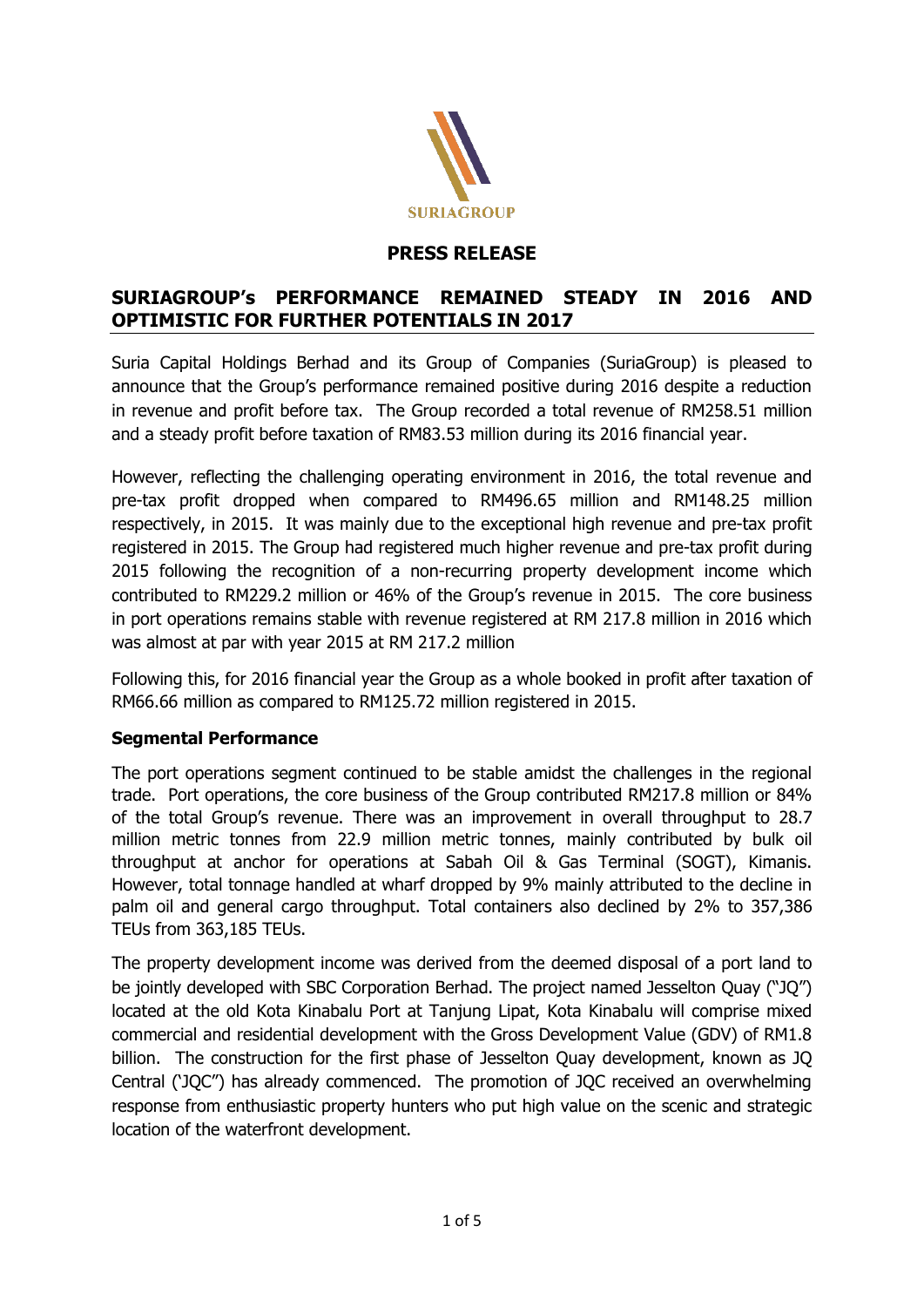The joint development of One Jesselton Waterfront ("One JW") with Gabungan AQRS, another property venture of the Group on a 7-acre port land which includes the Jesselton Ferry Terminal is sited next to JQ. The development plan of One JW has yet to be formalised. Apart from featuring a shopping mall, service suites and condo residence, the mixed development will also include Suria Corporate office. These waterfront developments will complement other projects and the area is poised to become an iconic landscape as the city's premier tourism destinations for both local and foreign patrons.

Logistics and bunkering services segment involves in supply of fuel to the ports, vessels and industries / factories. There was much lesser volume achieved for the year (3.2 million litres) as compared to the previous year (22.5 million litres) due to challenges faced in the local market. Nevertheless, going forward, the Company is going to operate and manage oil tankage facilities in the ports area in collaboration with a partner in the industry to cater for wider customer base.

Revenue from contract and engineering & ferry terminal operations slightly increased in 2016, mainly derived from Jesselton Point Ferry Terminal (public ferry terminal) and Kota Kinabalu International Cruise Terminal (cruise ship passengers) operations.

In the ferry terminal operations, the passenger fees from Jesselton Point operations is the main source of revenue. Other revenues were derived from retail outlets, indoor soccer centre and handling of cruise ship passengers at Kota Kinabalu Port.

As for the contract and engineering, although it has been giving minimum contribution to the Group's revenue and profit for the past years, it is now ready to undertake new projects.

# **Dividend**

For the financial year ended 31 December 2016, Suria has declared dividends of 7.0 sen per share amounting to RM20.2 million, which comprise interim tax exempt dividend of 3.0 sen per share amounting to RM8.6 million, paid on 20 January 2017; and final tax exempt dividend of 4.0 sen per share amounting to RM11.5 million, is proposed and subject to shareholders' approval in the 34<sup>th</sup> Annual General Meeting of the Company.

The total dividend pay-out declared to our shareholders represents 30.3% of profit after tax for the year 2016.

#### **Corporate Development**

Anticipating positive developments and potentials ahead, the Group has taken a number of initiatives. Among the key initiatives are:

#### **Transshipment Hub**

The port expansion programme at Sapangar Bay Container Port towards a Transhipment Hub has been one mega projects highly regarded as a Game Changer project both by the State and Federal Government. The first stage (Phase 1) of expansion works is expected to commence in 2018 and anticipated for completion in 2022/23. This involves expanding its berth length from current 500 meters to 850 meters. Under Phase 1, the container stacking area will be expanded to 34 hectares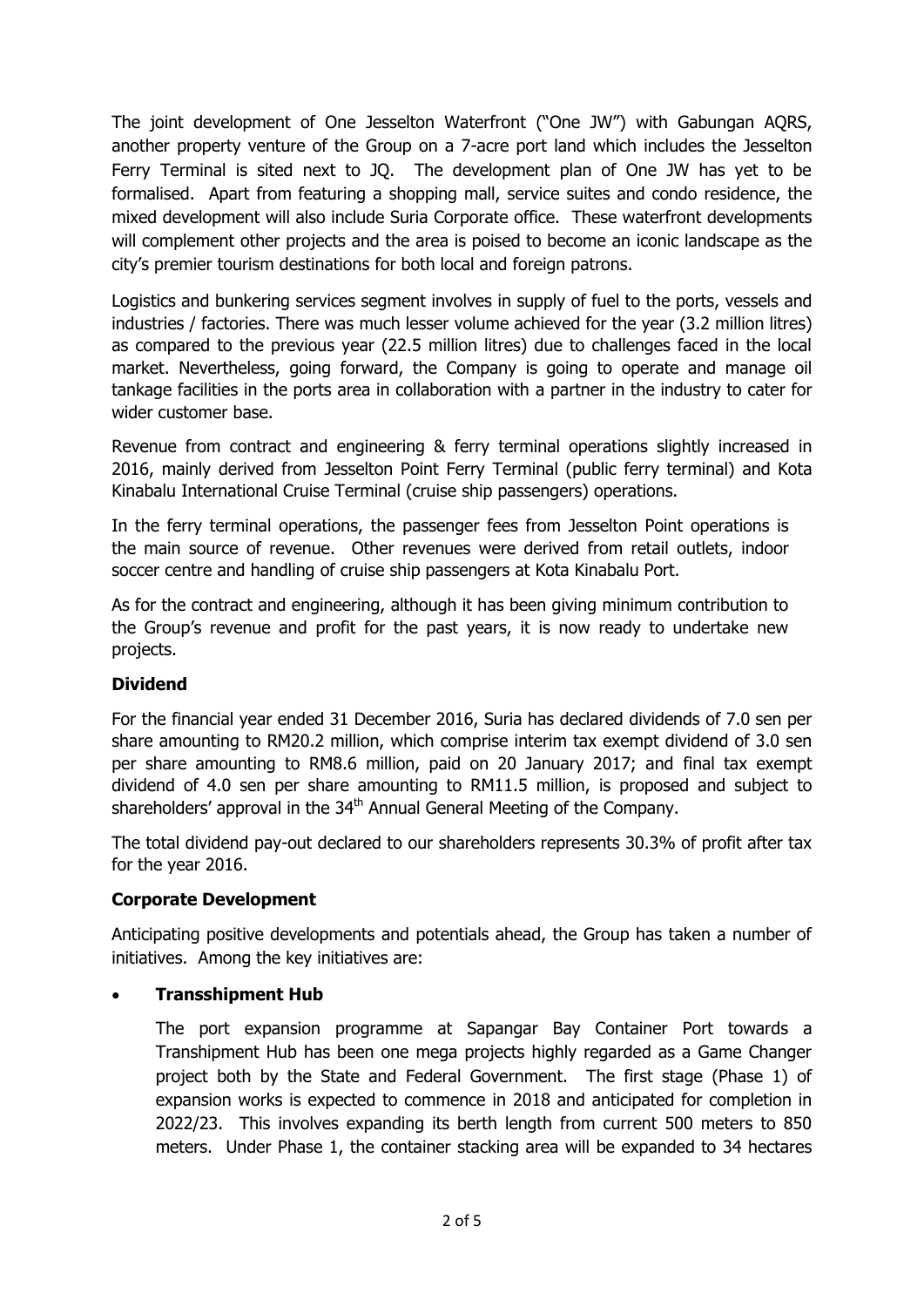from its current area of 13 hectares. This expansion plan is required to cater for bigger vessels and high volume of cargo handled at the port in the foreseable future.

Under this major development plan, the Port will be enhanced by more than twice in its current handling capacity of 500,000 TEUs and eventually boost its container handling capacity to 1.25 millionTEUs by 2026. The expansion programme is part of the proposed comprehensive Sabah Ports 30-year Master Plan.

The Group believes that with the ideal location of the Port within the ASEAN region and supported by 7 other ports of Sabah, Sapangar Bay Container Port has the potential to be transformed and positioned as a "Transshipment Hub of The East" or as a load centre.

#### **Upgrading Initiatives and Expansion Development**

As part of the port development and improvement activities, two new quay cranes will be delivered to Sapangar Bay Container Port by November 2017, bringing to a total number of 4 quay cranes in Sapangar Bay Container Port to handle the operations at the wharf.

Major infrastructure works are either on-going or in the pipeline. They include Sapangar Bay Oil Terminal Jetty Extension, Sandakan Port Wharf Extension, Expansion of Container Terminal for Transshipment Hub at Sapangar Bay Port, Construction of Conventional Cargo Terminal at Sapangar Bay Port for the Relocation of Kota Kinabalu Port operations, Construction of Barge Facility at Sandakan Port and Lahad Datu Port and the Construction of new oil jetty at Lahad Datu Port.

In 2016, the upgrading works and a ferry ramp was completed at Kudat Port. The ferry ramp is for Ro-Ro service linking Kudat and the province of Palawan of Southern Philippines; and ferry passenger terminal to cater for passengers plying between Kudat and Banggi island. Both these new facilities at Kudat Port are yet to be fully operational but once operational it will maximize the port's potentials.

#### **IT System to Enhance Efficiency**

In January 2017, Sabah Ports Sdn Bhd implemented the Autostore Terminal Operating System (TOS) at Sapangar Bay Container Port to upgrade IT infrastructure and networking at the port towards promoting efficiency and improve service level to fulfil customers' needs and expectations. The system provides real time tracking of containers which will speed up handling process and thus enhance operational efficiency at the facility.

#### **Strategic Collaboration**

S.P. Satria Logistics Sdn Bhd, a subsidiary of Sabah Ports Sdn Bhd, recently signed a collaboration with KA Petra Sdn Bhd (KPSB) for Sapangar Bay Oil Storage Depot. It is anticipated that the partnership will create a spin-off benefit not only in bunkering services but also in fresh water supply, shipping agency services as well as the collection of waste oil and marine garbage disposal.

#### **Prospects of New Business**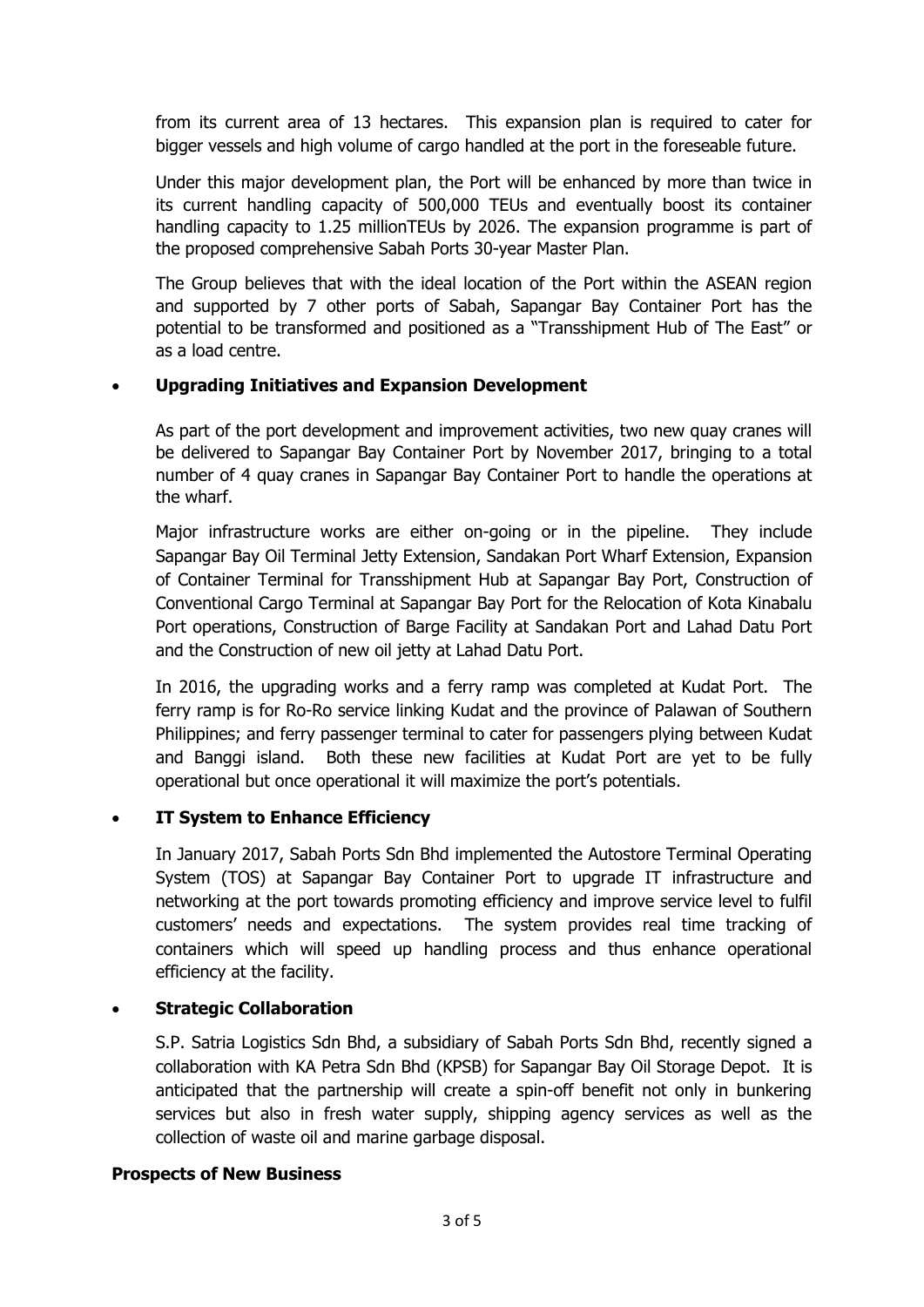SuriaGroup is looking at new business opportunities. Among such prospects is in the development of a dedicated international cruise terminal at Kota Kinabalu Port and involvements in railway modernization project, renewable energy and waste management system in Sabah.

The plan to build dedicated international cruise terminal will serves as a marine gateway as well as second entry point to the heart of the city. The terminal will complement several other developments such as Jesselton Quay, One Jesselton Waterfront, Sabah International Convention Centre and Kota Kinabalu Convention City. Together, they present Kota Kinabalu as a complete destination with world-class attractions, infrastructure and leisure facilities.

With the completion of One Jesselton Waterfront, Jesselton Point will be the main public ferry terminal or water transportation hub in Kota Kinabalu. Jesselton Point serves as the main gateway to Labuan, Brunei and the surrounding islands. The high potentials in water taxi services in Kota Kinabalu that will serve as an alternative transport for local community, it is foreseen to become one of the Kota Kinabalu city attraction that give options to tourist to experience the beautiful Kota Kinabalu from its coastline.

Through its subsidiary, SCHB Engineering Services Sdn Bhd, the Group sees the high potential in the railway upgrading project as part of the modernization project of the State's railway system. The Group had previously been involved in railway upgrading project for railway track linking Tanjung Aru to Tenom.

The subsidiary is also looking into renewable energy projects such as solar power generation, wind turbine and mini-hydro as well as Integrated Waste Management System (IWMS) service for the State Government.

#### **Prospects and Outlook**

The Group anticipates positively towards 2017 on the back of some underlying signs of recovery in the global economic activities and the favourable economic prospects within the country. The national economy is set to stay on steady growth path, anticipating a growth rate of between 4.3% to 4.8% in 2017. The expected growth is to be buoyed by strong domestic demand, private investment and improving global economy, especially among the country's trading partners. The Group also anticipates the performance of Sabah's economy will continue to be favourable as shown since 2015.

The on-going infrastructure development activities by the State Government and those undertaken the Sabah Development Corridor will stimulate investments in the State. They are expected to provide spin-offs and potential sources of income to the Group. These include Sabah Oil and Gas Industrial Park (SOGIP), POIC Sandakan, Kimanis Sabah Oil and Gas Terminal (SOGT) and Sabah Ammonia and Urea Project (SAMUR).

The outlook for Sabah's tourism and infrastructure construction sectors as the State's sources of growth for 2017 seems promising and these are great potentials for our cruise and ferry terminal operations. According to Sabah Tourism Board, tourist arrivals in Sabah rose by 7.9% at 3.427 million visitors in 2016, the highest since 2013, generating RM7.25 billion from tourism receipts and giving an extra 10% into the State economy.